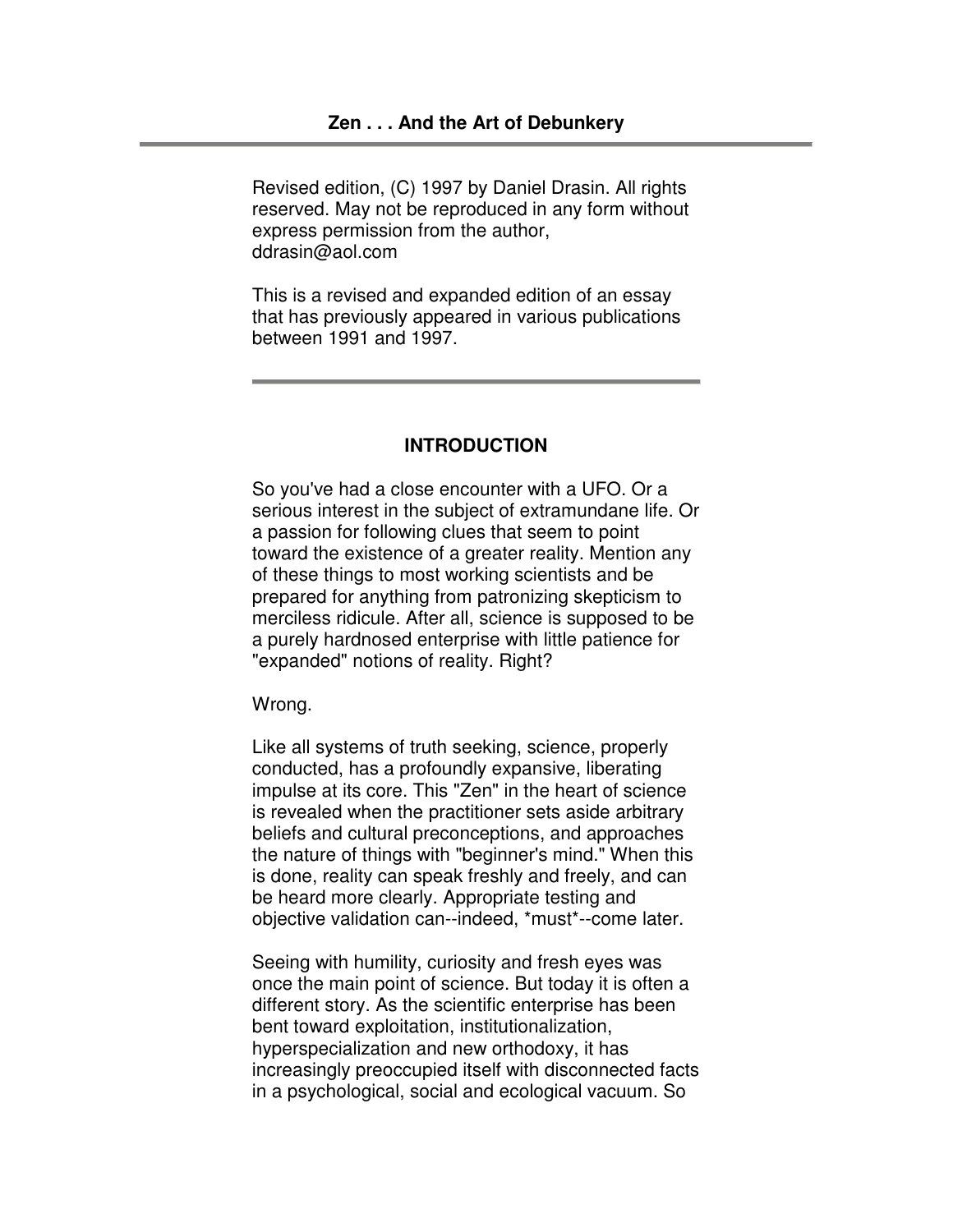disconnected has official science become from the greater scheme of things, that it tends to deny or disregard entire domains of reality and to satisfy itself with reducing all of life and consciousness to a dead physics.

As the millennium turns, science seems in many ways to be treading the weary path of the religions it presumed to replace. Where free, dispassionate inquiry once reigned, emotions now run high in the defense of a fundamentalized "scientific truth." As anomalies mount up beneath a sea of denial, defenders of the Faith and the Kingdom cling with increasing self-righteousness to the hull of a sinking paradigm. Faced with provocative evidence of things undreamt of in their philosophy, many otherwise mature scientists revert to a kind of skeptical infantilism characterized by blind faith in the absoluteness of the familiar. Small wonder, then, that so many promising fields of inquiry remain shrouded in superstition, ignorance, denial, disinformation, taboo . . . and debunkery.

What is "debunkery?" Essentially it is the attempt to \*debunk\* (invalidate) new information and insight by substituting scient\*istic\* propaganda for the scient\*ific\* method.

To throw this kind of pseudoscientific behavior into bold--if somewhat comic--relief, I have composed a useful "how-to" guide for aspiring debunkers, with a special section devoted to debunking extraterrestrial intelligence--perhaps the most aggressively debunked subject in the whole of modern history. As will be obvious to the reader, I have carried a few of these debunking strategies over the threshold of absurdity for the sake of making a point. As for the rest, their inherently fallacious reasoning, twisted logic and sheer goofiness will sound frustratingly familar to those who have dared explore beneath the ocean of denial and attempted in good faith to report back about what they found there.

So without further ado . . .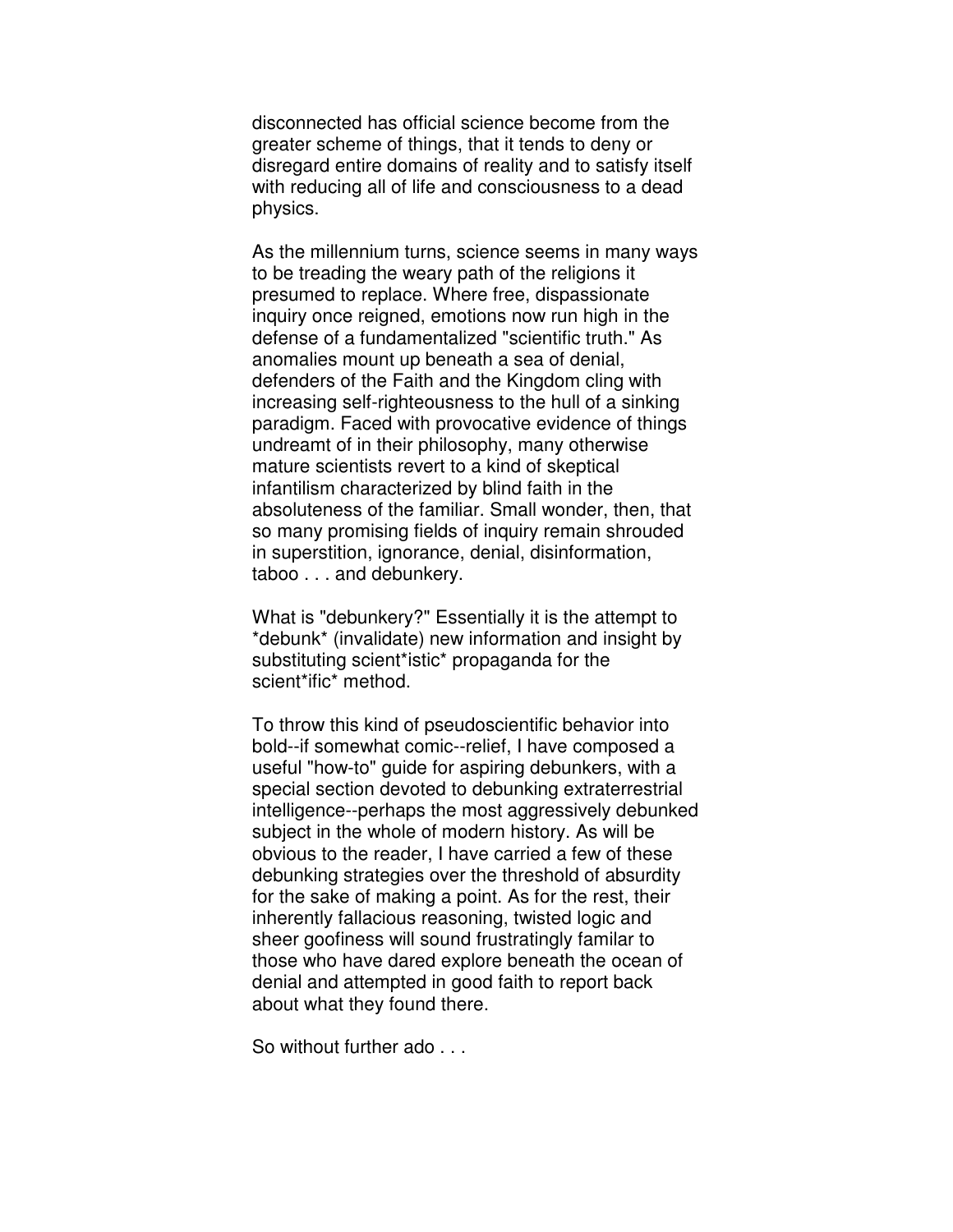## **HOW TO DEBUNK JUST ABOUT ANYTHING**

## **Part 1: General Debunkery**

<> Before commencing to debunk, prepare your equipment. Equipment needed: one armchair.

<> Put on the right face. Cultivate a condescending air that suggests that your personal opinions are backed by the full faith and credit of God. Employ vague, subjective, dismissive terms such as "ridiculous" or "trivial" in a manner that suggests they have the full force of scientific authority.

<> Portray science not as an open-ended process of discovery but as a holy war against unruly hordes of quackery- worshipping infidels. Since in war the ends justify the means, you may fudge, stretch or violate the scientific method, or even omit it entirely, in the name of defending the scientific method.

<> Keep your arguments as abstract and theoretical as possible. This will "send the message" that accepted theory overrides any actual evidence that might challenge it--and that therefore no such evidence is worth examining.

<> Reinforce the popular misconception that certain subjects are inherently unscientific. In other words, deliberately confuse the \*process\* of science with the \*content\* of science. (Someone may, of course, object that since science is a universal approach to truth-seeking it must be neutral to subject matter; hence, only the investigative \*process\* can be scientifically responsible or irresponsible. If that happens, dismiss such objections using a method employed successfully by generations of politicians: simply reassure everyone that "there is no contradiction here!")

<> Arrange to have your message echoed by persons of authority. The degree to which you can stretch the truth is directly proportional to the prestige of your mouthpiece.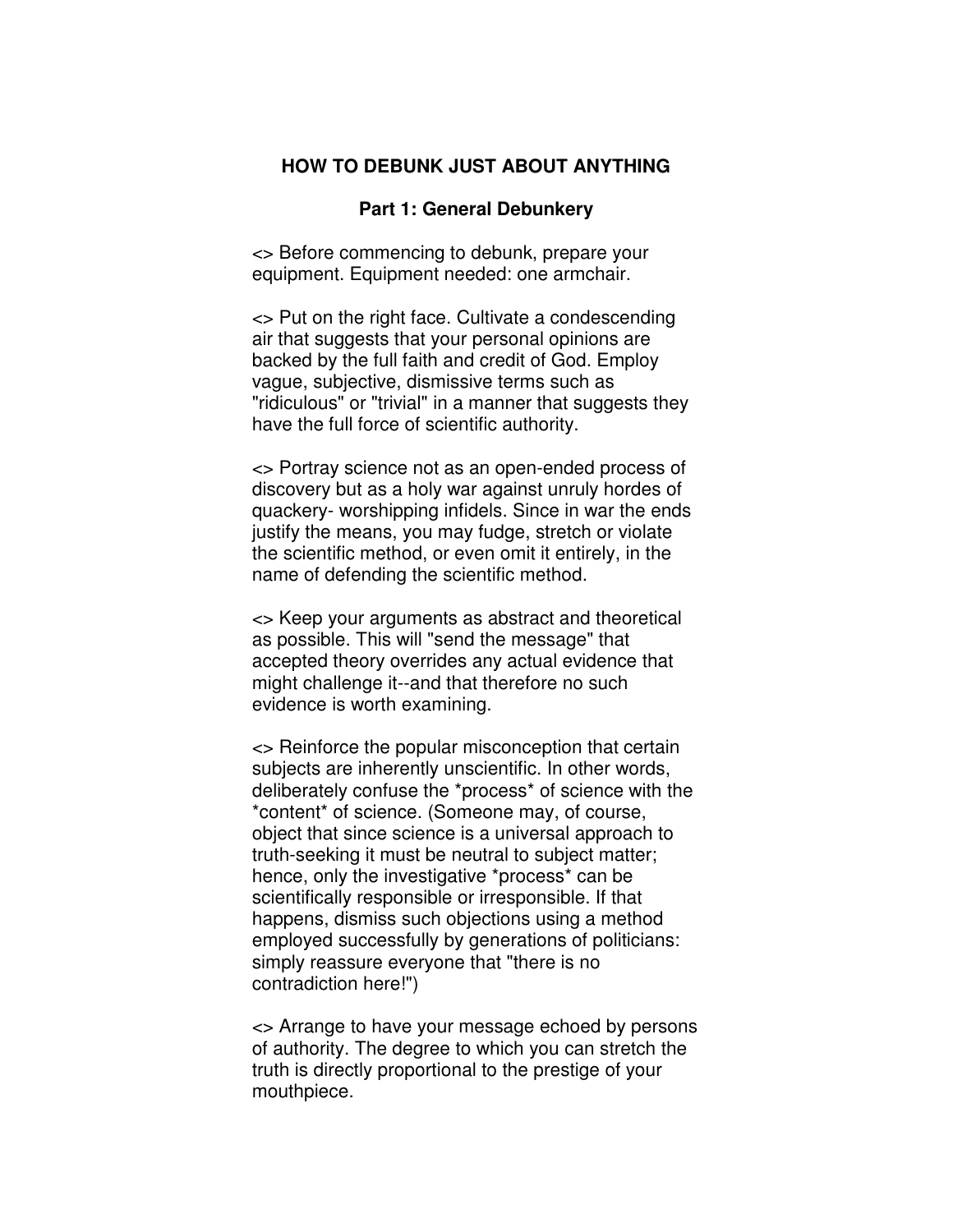<> Always refer to unorthodox statements as "claims," which are "touted," and to your own assertions as "facts," which are "stated."

<> Avoid examining the actual evidence. This allows you to say with impunity, "I have seen absolutely no evidence to support such ridiculous claims!" (Note that this technique has withstood the test of time, and dates back at least to the age of Galileo. By simply refusing to look through his telescope, the ecclesiastical authorities bought the Church over three centuries' worth of denial free and clear!)

<> If examining the evidence becomes unavoidable, report back that "there is nothing new here!" If confronted by a watertight body of evidence that has survived the most rigorous tests, simply dismiss it as being "too pat."

<> Equate the necessary skeptical component of science with \*all\* of science. Emphasize the narrow, stringent, rigorous and critical elements of science to the exclusion of intuition, inspiration, exploration and integration. If anyone objects, accuse them of viewing science in exclusively fuzzy, subjective or metaphysical terms.

<> Insist that the progress of science depends on explaining the unknown in terms of the known. In other words, science equals reductionism. You can apply the reductionist approach in any situation by discarding more and more and more evidence until what little is left can finally be explained entirely in terms of established knowledge.

<> Downplay the fact that free inquiry and legitimate disagreement are a normal part of science.

<> Make yourself available to media producers who seek "balanced reporting" of unorthodox views. However, agree to participate in only those presentations whose time constraints and a-priori bias preclude such luxuries as discussion, debate and cross-examination.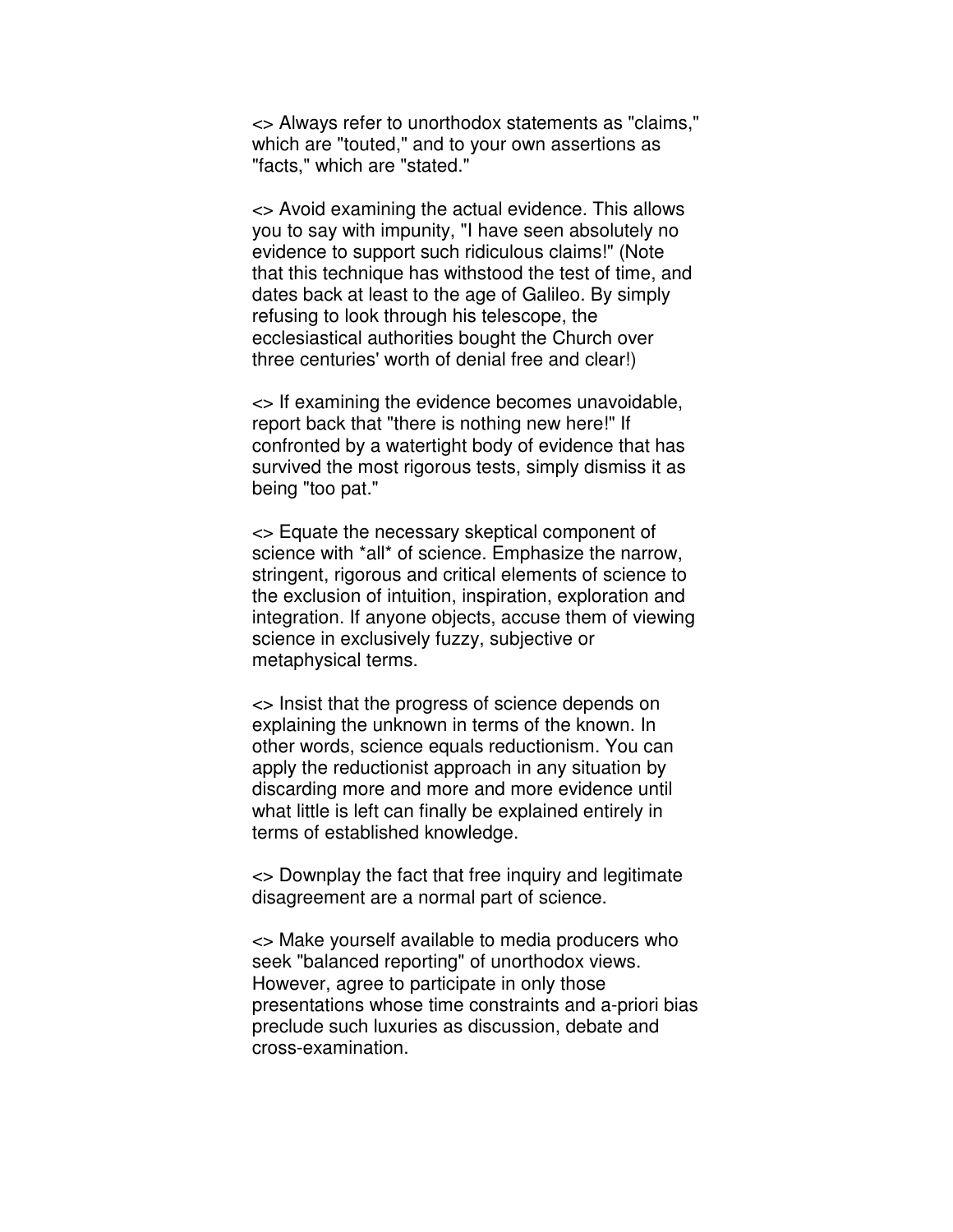<> At every opportunity reinforce the notion that what is familiar is necessarily rational. The unfamiliar is therefore irrational, and consequently inadmissible as evidence.

<> State categorically that the unconventional may be dismissed as, at best, an honest misinterpretation of the conventional.

<> Characterize your opponents as "uncritical believers." Summarily dismiss the notion that debunkery itself betrays uncritical belief, albeit in the status quo.

<> Maintain that in investigations of unconventional phenomena, a single flaw invalidates the whole. In conventional contexts, however, you may sagely remind the world that, "after all, situations are complex and human beings are imperfect."

<> "Occam's Razor," or the "principle of parsimony," says the correct explanation of a mystery will usually involve the simplest fundamental principles. Insist, therefore, that the most familiar explanation is by definition the simplest! Imply strongly that Occam's Razor is not merely a philosophical rule of thumb but an immutable law.

<> Discourage any study of history that may reveal today's dogma as yesterday's heresy. Likewise, avoid discussing the many historical, philosophical and spiritual parallels between science and democracy.

<> Since the public tends to be unclear about the distinction between evidence and proof, do your best to help maintain this murkiness. If absolute proof is lacking, state categorically that "there is no evidence!"

<> If sufficient evidence has been presented to warrant further investigation of an unusual phenomenon, argue that "evidence alone proves nothing!" Ignore the fact that preliminary evidence is not supposed to prove \*any\*thing.

<> In any case, imply that proof precedes evidence. This will eliminate the possibility of initiating any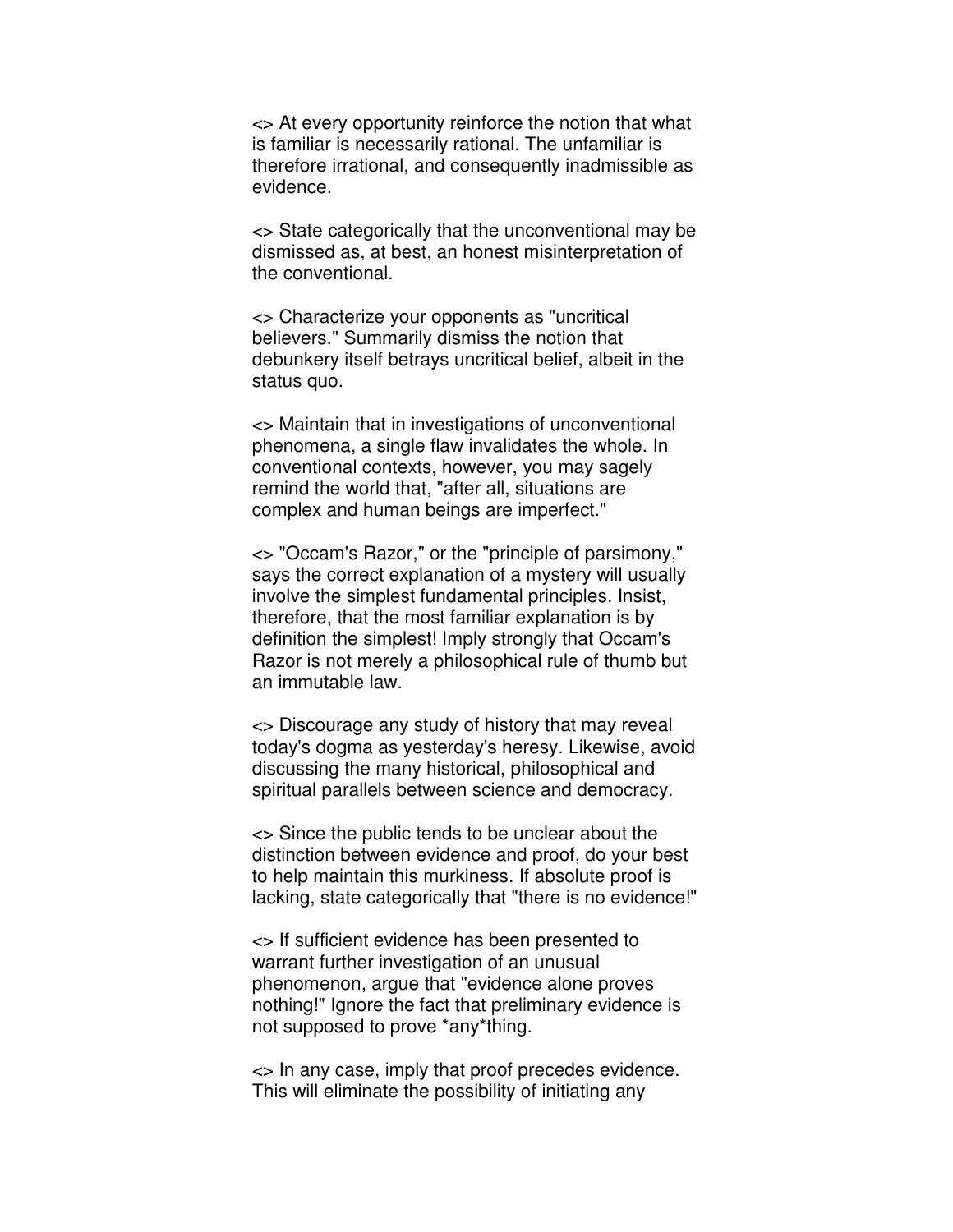meaningful process of investigation--particularly if no criteria of proof have yet been established for the phenomenon in question.

<> Insist that criteria of proof cannot possibly be established for phenomena that do not exist!

<> Although science is not supposed to tolerate vague or double standards, always insist that unconventional phenomena must be judged by a separate, yet ill-defined, set of scientific rules. Do this by declaring that "extraordinary claims demand extraordinary evidence"-- but take care never to define where the "ordinary" ends and the "extraordinary" begins. This will allow you to manufacture an infinitely receding evidential horizon; i.e., to define "extraordinary" evidence as that which lies just out of reach at any point in time.

<> In the same manner, insist on classes of evidence that are impossible to obtain. For example, declare that unidentified aerial phenomena may be considered real only if we can bring them into laboratories to strike them with hammers and analyze their physical properties. Disregard the accomplishments of the inferential sciences- astronomy, for example, which gets on just fine without bringing actual planets, stars, galaxies and black holes into its labs and striking them with hammers.

<> Practice debunkery-by-association. Lump together all phenomena popularly deemed paranormal and suggest that their proponents and researchers speak with a single voice. In this way you can indiscriminately drag material across disciplinary lines or from one case to another to support your views as needed. For example, if a claim having some superficial similarity to the one at hand has been (or is popularly assumed to have been) exposed as fraudulent, cite it as if it were an appropriate example. Then put on a gloating smile, lean back in your armchair and just say "I rest my case."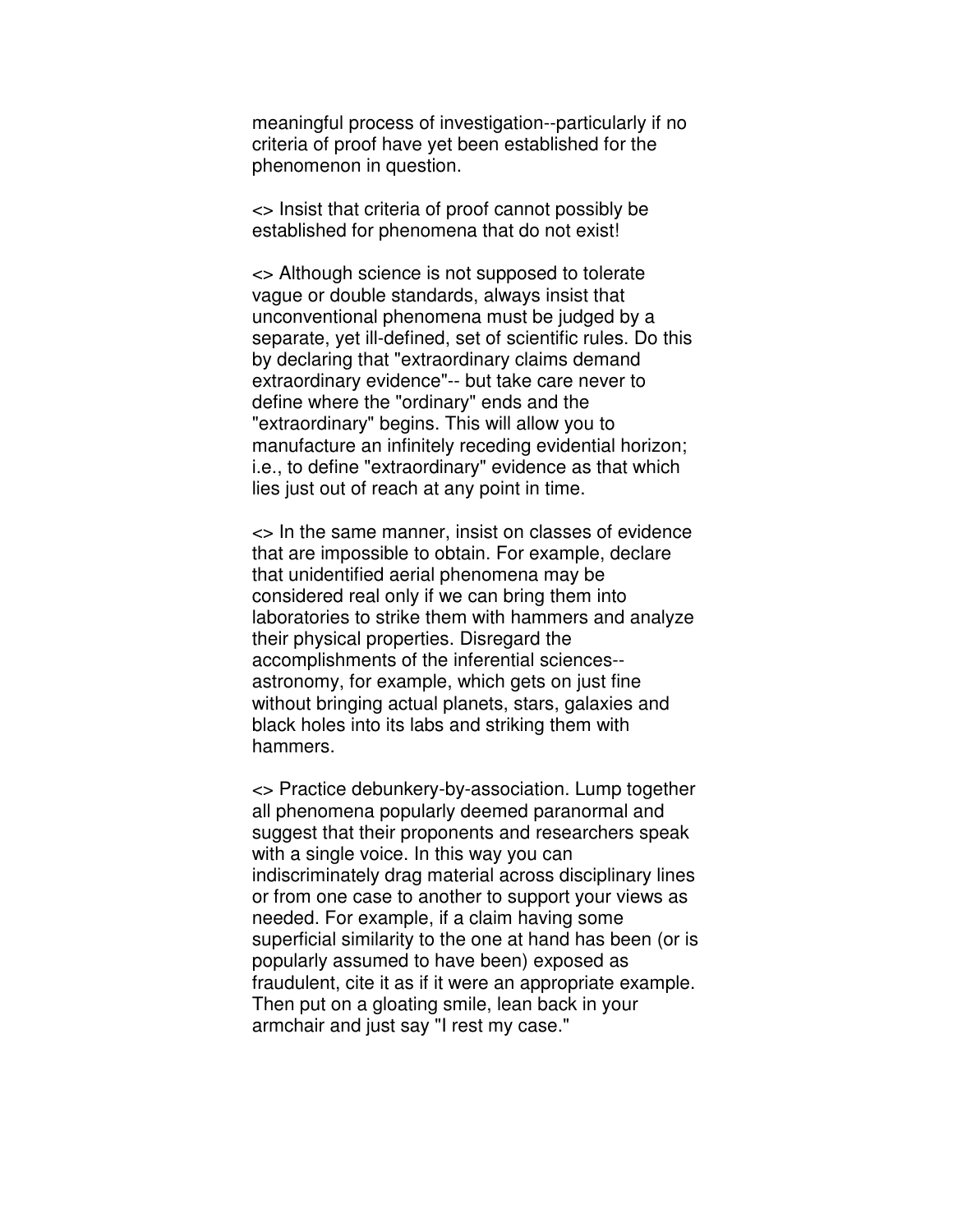<> Use the word "imagination" as an epithet that applies only to seeing what's \*not\* there, and not to denying what \*is\* there.

<> If a significant number of people agree that they have observed something that violates the consensus reality, simply ascribe it to "mass hallucination." Avoid addressing the possibility that the consensus reality might itself constitute a mass hallucination.

<> Ridicule, ridicule, ridicule. It is far and away the single most chillingly effective weapon in the war against discovery and innovation. Ridicule has the unique power to make people of virtually any persuasion go completely unconscious in a twinkling. It fails to sway only those few who are of sufficiently independent mind not to buy into the kind of emotional consensus that ridicule provides.

<> By appropriate innuendo and example, imply that ridicule constitutes an essential feature of the scientific method that can raise the level of objectivity and dispassionateness with which any investigation is conducted.

<> If pressed about your novel interpretations of the scientific method, declare that "intellectual integrity is a subtle issue."

<> Imply that investigators of the unorthodox are zealots. Suggest that in order to investigate the existence of something one must first believe in it absolutely. Then demand that all such "true believers" know all the answers to their most puzzling questions in complete detail ahead of time. Convince people of your own sincerity by reassuring them that you yourself would "love to believe in these fantastic phenomena." Carefully sidestep the fact that science is not about believing or disbelieving, but about finding out.

<> Use "smoke and mirrors," i.e., obfuscation and illusion. Never forget that a slippery mixture of fact, opinion, innuendo, out-of-context information and outright lies will fool most of the people most of the time. As little as one part fact to ten parts B.S. will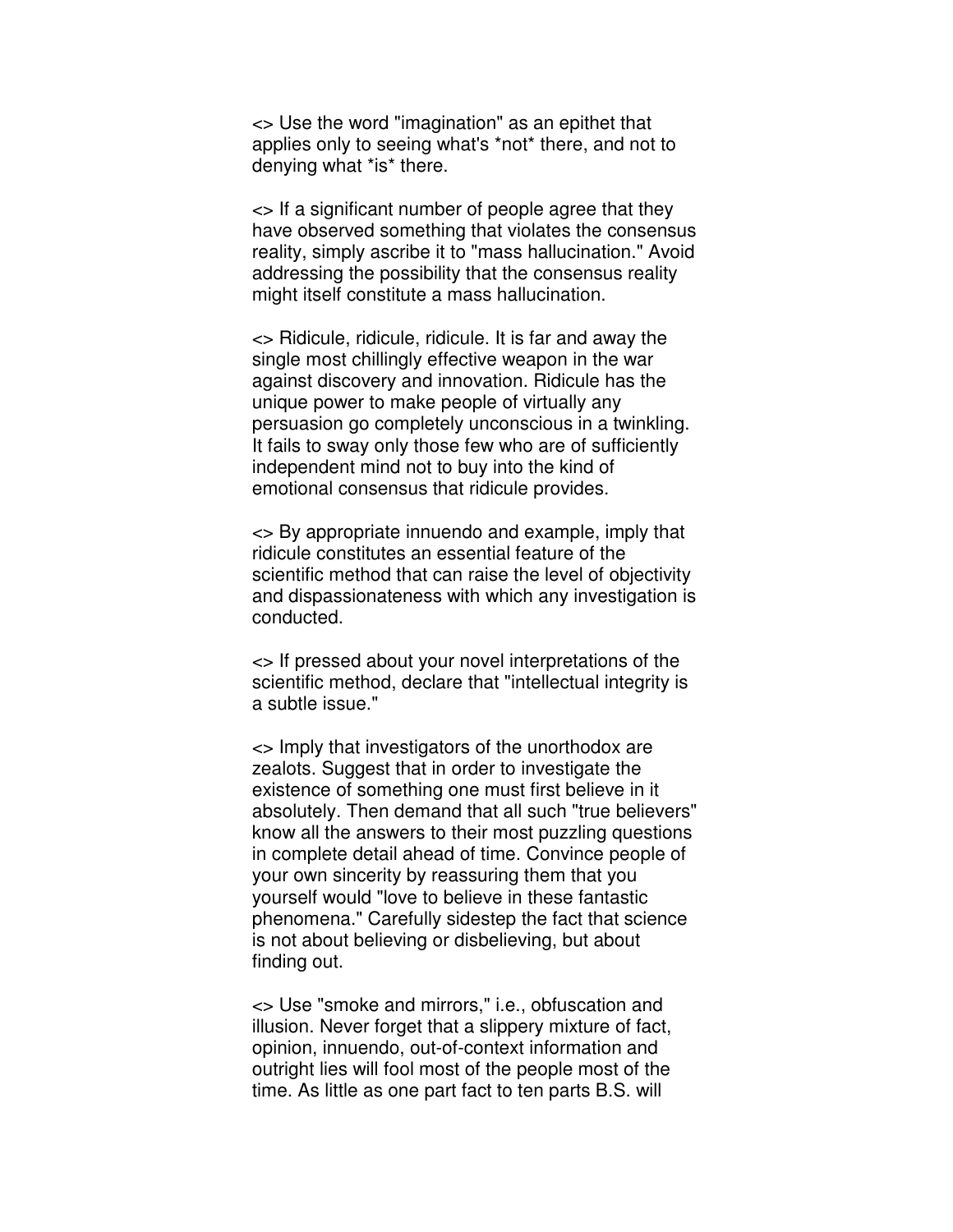usually do the trick. (Some veteran debunkers use homeopathic dilutions of fact with remarkable success!) Cultivate the art of slipping back and forth between fact and fiction so undetectably that the flimsiest foundation of truth will always appear to firmly support your entire edifice of opinion.

<> Employ "TCP": Technically Correct Pseudorefutation. Example: if someone remarks that all great truths began as blasphemies, respond immediately that not all blasphemies have become great truths. Because your response was technically correct, no one will notice that it did not really refute the original remark.

<> Trivialize the case by trivializing the entire field in question. Characterize the study of orthodox phenomena as deep and time-consuming, while deeming that of unorthodox phenomena so insubstantial as to demand nothing more than a scan of the tabloids. If pressed on this, simply say "but there's nothing there to study!" Characterize any serious investigator of the unorthodox as a "buff" or "freak," or as "self-styled"-- the media's favorite codeword for "bogus."

<> Remember that most people do not have sufficient time or expertise for careful discrimination, and tend to accept or reject the whole of an unfamiliar situation. So discredit the whole story by attempting to discredit \*part\* of the story. Here's how: a) take one element of a case completely out of context; b) find something prosaic that hypothetically could explain it; c) declare that therefore that one element has been explained; d) call a press conference and announce to the world that the entire case has been explained!

<> Engage the services of a professional stage magician who can mimic the phenomenon in question; for example, ESP, psychokinesis or levitation. This will convince the public that the original claimants or witnesses to such phenomena must themselves have been (or been fooled by) talented stage magicians who hoaxed the original phenomenon in precisely the same way.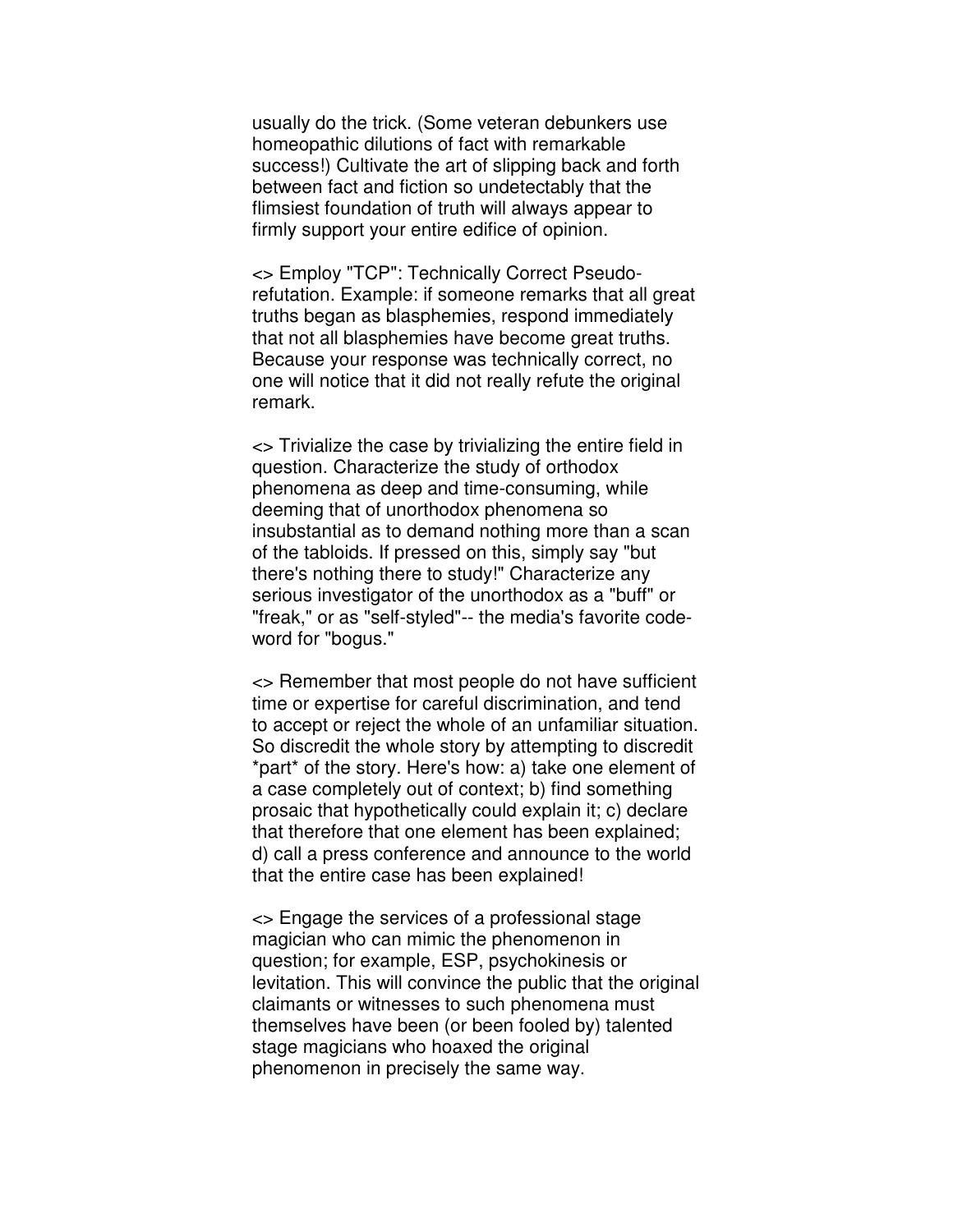<> Find a prosaic phenomenon that, to the uninitiated, resembles the claimed phenomenon. Then suggest that the existence of the commonplace look-alike somehow forbids the existence of the genuine article. For example, imply that since people often see "faces" in rocks and clouds, the enigmatic Face on Mars must be a similar illusion and therefore cannot possibly be artificial.

<> When an unexplained phenomenon demonstrates evidence of intelligence (as in the case of the mysterious crop circles) focus exclusively on the mechanism that might have been wielded by the intelligence rather than the intelligence that might have wielded the mechanism. The more attention you devote to the mechanism, the more easily you can distract people from considering the possibility of nonordinary intelligence.

<> Accuse investigators of unusual phenomena of believing in "invisible forces and extrasensory realities." If they should point out that the physical sciences have \*always\* dealt with invisible forces and extrasensory realities (gravity? electromagnetism? . . . ) respond with a condescending chuckle that this is "a naive interpretation of the facts."

<> Insist that western science is completely objective, and is based on no untestable assumptions, covert beliefs or ideological interests. If an unfamiliar or inexplicable phenomenon happens to be considred true and/or useful by a nonwestern or other traditional society, you may dismiss it out of hand as "ignorant misconception," "medieval superstition" or "fairy lore."

<> Label any poorly-understood phenomenon "occult," "fringe," "paranormal," "metaphysical," "mystical," "supernatural," or "new-age." This will get most mainstream scientists off the case immediately on purely emotional grounds. If you're lucky, this may delay any responsible investigation of such phenomena by decades or even centuries!

<> Ask questions that appear to contain generallyassumed knowledge that supports your views; for example, "why do no police officers, military pilots, air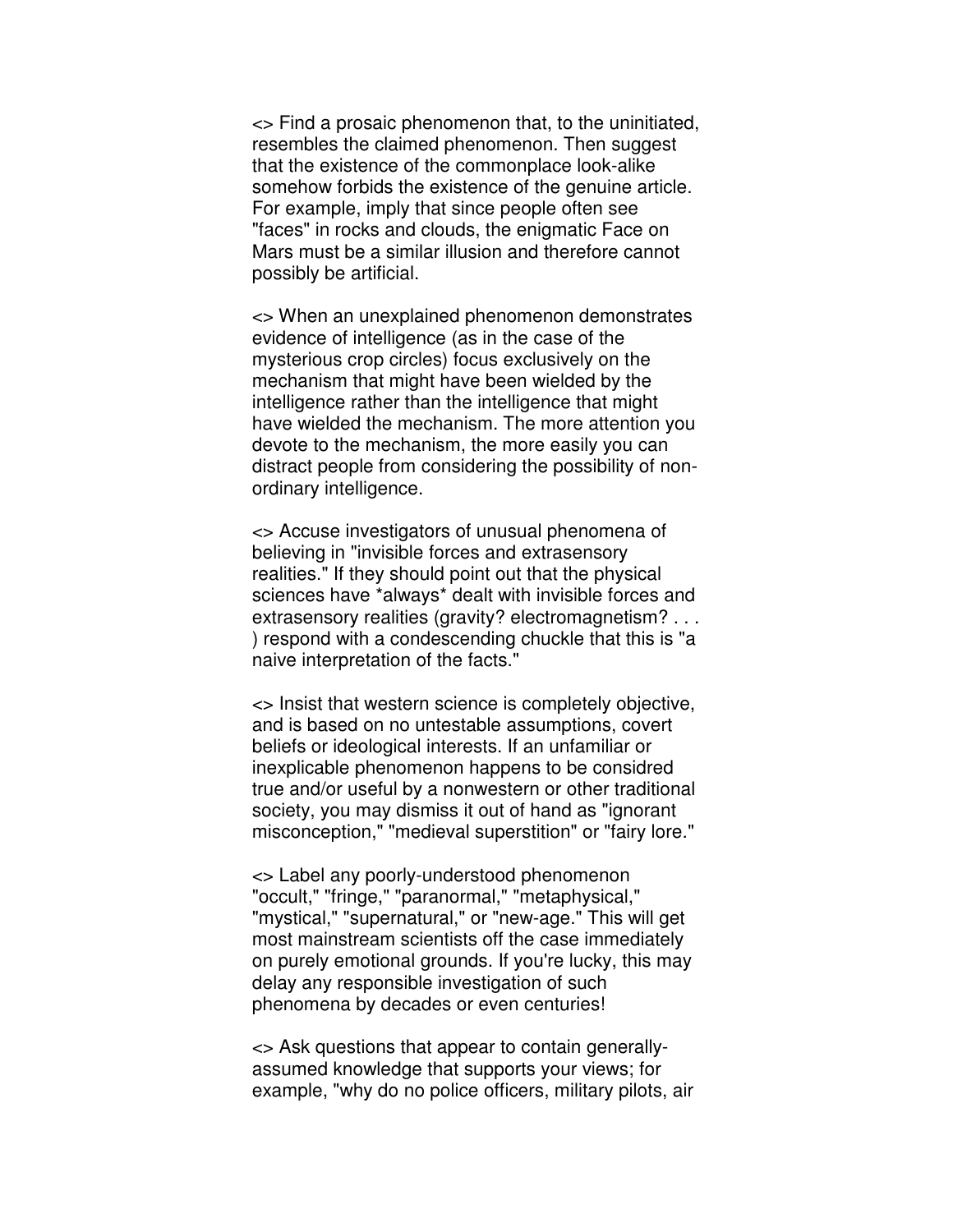traffic controllers or psychiatrists report UFOs?" (If someone points out that they do, insist that those who do must be mentally unstable.)

<> Ask unanswerable questions based on arbitrary criteria of proof. For example, "if this claim were true, why haven't we seen it on TV?" or "in this or that scientific journal?" Never forget the mother of all such questions: "If UFOs are extraterrestrial, why haven't they landed on the White House lawn?"

<> Similarly, reinforce the popular fiction that our scientific knowledge is complete and finished. Do this by asserting that "if such-and-such were true, we would would already know about it!"

<> Remember that you can easily appear to refute anyone's claims by building "straw men" to demolish. One way to do this is to misquote them while preserving that convincing grain of truth; for example, by acting as if they have intended the extreme of any position they've taken. Another effective strategy with a long history of success is simply to mis- replicate their experiments--or to avoid replicating them at all on grounds that "to do so would be ridiculous or fruitless." To make the whole process even easier, respond not to their actual claims but to their claims as reported by the media, or as propagated in popular myth.

<> Insist that such-and-such unorthodox claim is not scientifically testable because no self-respecting grantmaking organization would fund such ridiculous tests.

<> Be selective. For example, if an unorthodox healing practice has failed to reverse a case of terminal illness you may deem it worthless--while taking care to avoid mentioning any of the shortcomings of conventional medicine.

<> Hold claimants responsible for the production values and editorial policies of any media or press that reports their claim. If an unusual or inexplicable event is reported in a sensationalized manner, hold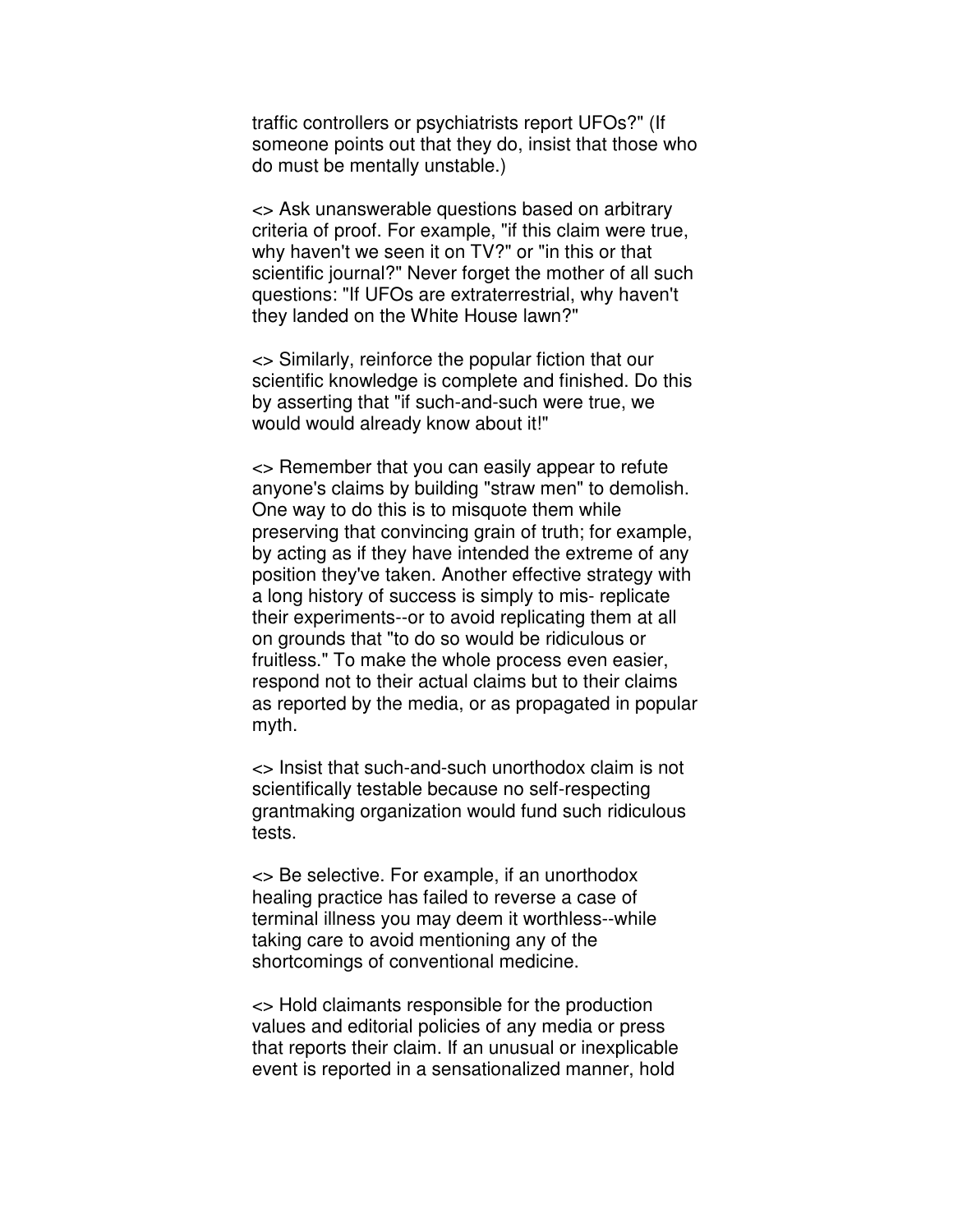this as proof that the event itself must have been without substance or worth.

<> When a witness or claimant states something in a manner that is scientifically imperfect, treat this as if it were not scientific at all. If the claimant is not a credentialed scientist, argue that his or her perceptions cannot possibly be objective.

<> If you're unable to attack the facts of the case, attack the participants--or the journalists who reported the case. \*Ad- hominem\* arguments, or personality attacks, are among the most powerful ways of swaying the public and avoiding the issue. For example, if investigators of the unorthodox have profited financially from activities connected with their research, accuse them of "profiting financially from activities connected with their research!" If their research, publishing, speaking tours and so forth, constitute their normal line of work or sole means of support, hold that fact as "conclusive proof that income is being realized from such activities!" If they have labored to achieve public recognition for their work, you may safely characterize them as "publicity seekers."

<> Fabricate supportive expertise as needed by quoting the opinions of those in fields popularly assumed to include the necessary knowledge. Astronomers, for example, may be trotted out as experts on the UFO question, although course credits in ufology have never been a prerequisite for a degree in astronomy.

<> Fabricate confessions. If a phenomenon stubbornly refuses to go away, set up a couple of colorful old geezers to claim they hoaxed it. The press and the public will always tend to view confessions as sincerely motivated, and will promptly abandon their critical faculties. After all, nobody wants to appear to lack compassion for self-confessed sinners.

<> Fabricate sources of disinformation. Claim that you've "found the person who started the rumor that such a phenomenon exists!"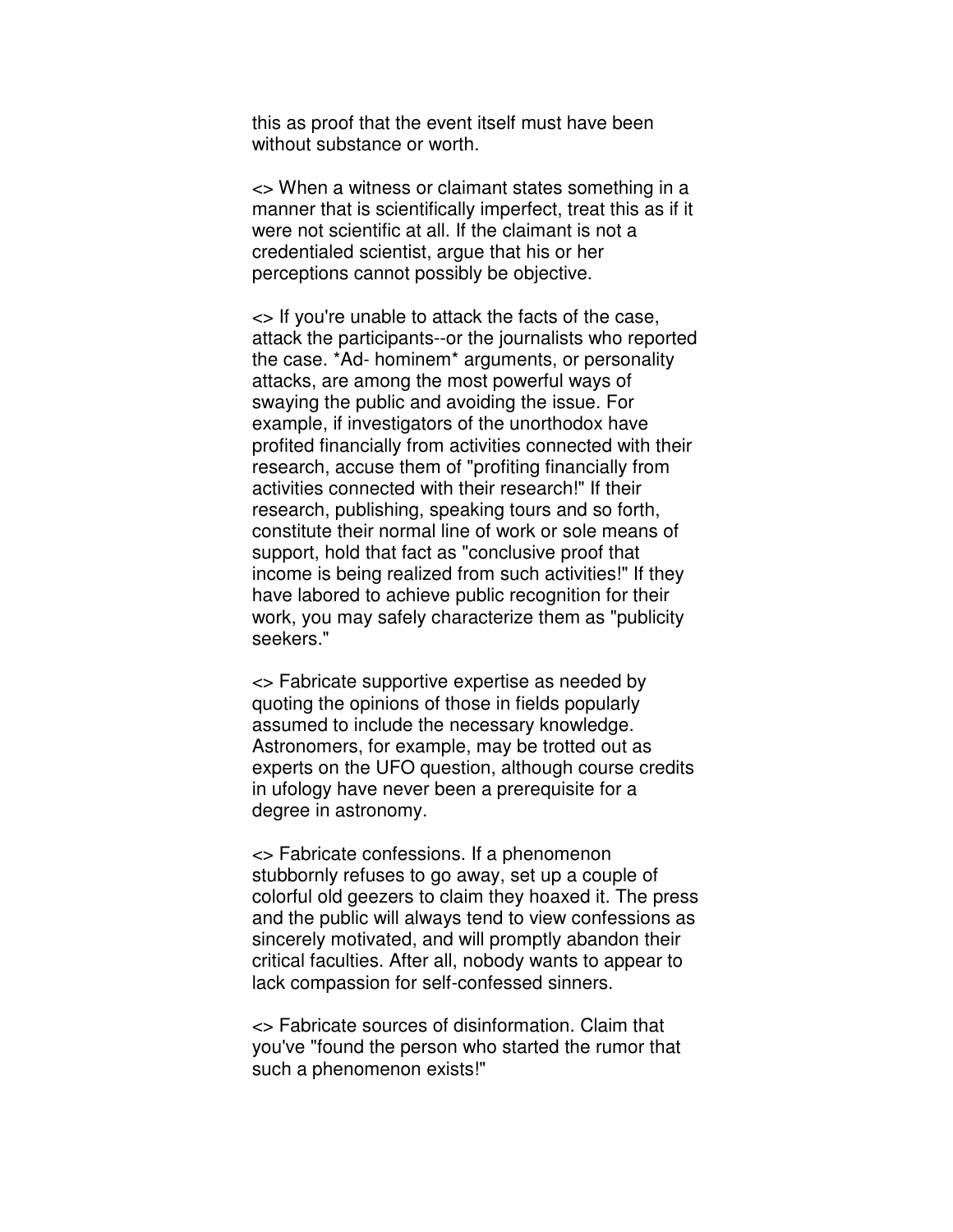<> Fabricate entire research projects. Declare that "these claims have been thoroughly discredited by the top experts in the field!" Do this whether or not such experts have ever actually studied the claims, or, for that matter, even exist.

## **Part 2: Debunking Extraterrestrial Intelligence**

<> Point out that an "unidentified" flying object is just that, and cannot be automatically assumed to be extraterrestrial. Do this whether or not anyone involved \*has\* assumed it to be extraterrestrial.

<> Equate nature's laws with our current understanding of nature's laws. Then label all concepts such as antigravity or interdimensional mobility as mere flights of fancy "because what present-day science cannot explain cannot possibly exist." Then if an anomalous craft is reported to have hovered silently, made right-angle turns at supersonic speeds or appeared and disappeared instantly, you may summarily dismiss the report.

<> Declare that there is no proof that life can exist in outer space. Since most people still behave as if the Earth were the center of the universe, you may safely ignore the fact that Earth, which is already in outer space, has abundant life.

<> Point out that the official SETI program assumes in advance that extraterrestrial intelligence can only exist light-years away from Earth. Equate this a-priori assumption with conclusive proof; then insist that this invalidates all terrestrial reports of ET contact.

<> If compelling evidence is presented for a UFO crash or some similar event, provide thousands of pages of detailed information about a formerly secret military project that might conceivably account for it. The more voluminous the information, the less the need to demonstrate any actual connection between the reported event and the military project.

<> When someone produces purported physical evidence of alien technology, point out that no analysis can prove that its origin was extraterrestrial;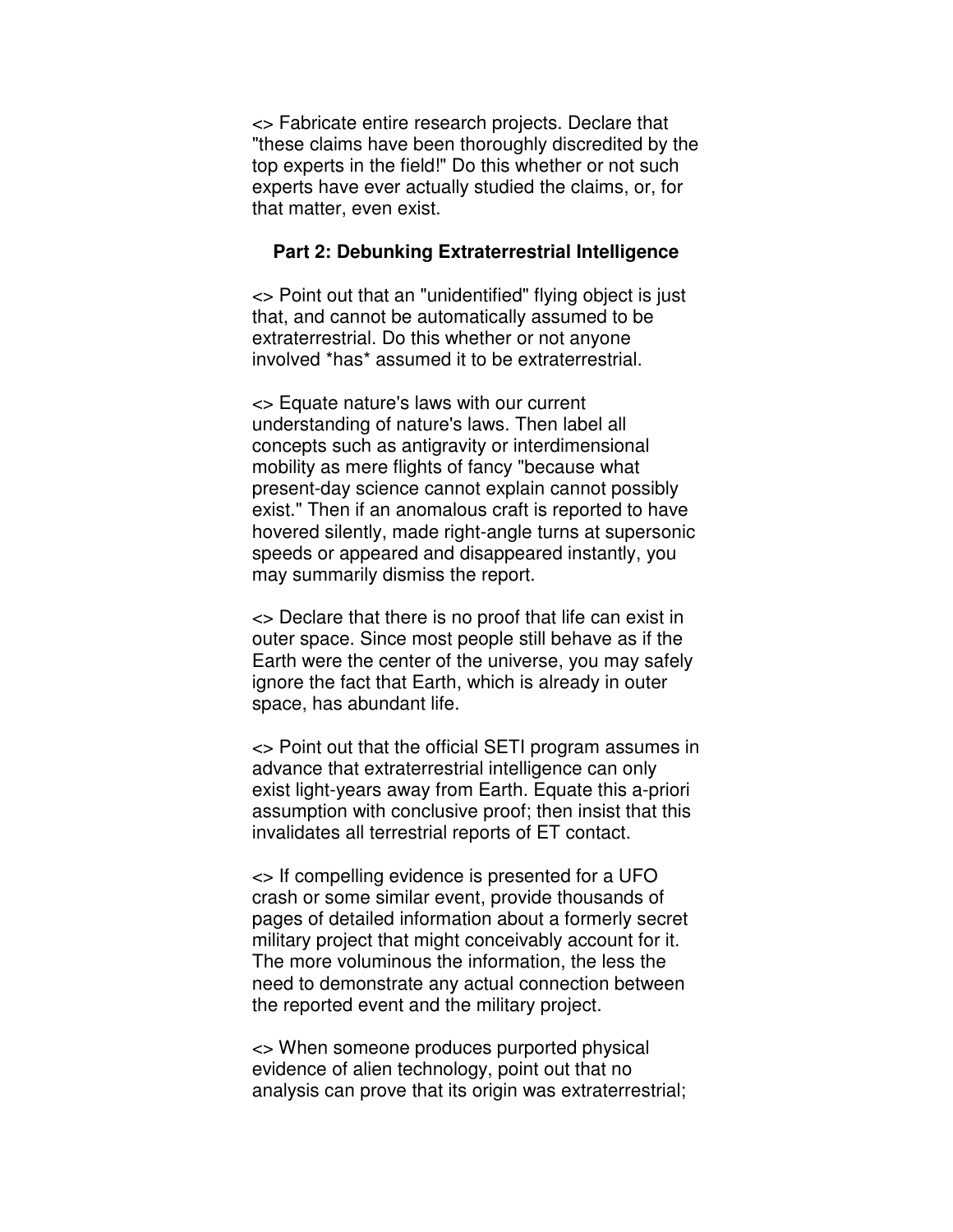after all, it might be the product of some perfectly ordinary, ultra-secret underground government lab. The only exception would be evidence obtained from a landing on the White House lawn--the sole circumstance universally agreed upon by generations of skeptics as conclusively certifying extraterrestrial origin!

<> If photographs or other visual media depicting anomalous aerial phenomena have been presented, argue that since images can now be digitally manipulated they prove nothing. Assert this regardless of the vintage of the material or the circumstances of its acquisition. Insist that the better the quality of a UFO photo, the greater the likelihood of fraud. Photos that have passed every known test may therefore be held to be the most perfectly fraudulent of all!

<> Argue that all reports of humanoid extraterrestrials must be bogus because the evolution of the humanoid form on Earth is the result of an infinite number of accidents in a genetically isolated environment. Avoid addressing the logical proposition that if interstellar visitations have occurred, Earth cannot be considered genetically isolated in the first place.

<> Argue that extraterrestrials would or wouldn't, should or shouldn't, can or can't behave in certain ways because such behavior would or wouldn't be logical. Base your notions of logic on how terrestrials would or wouldn't behave. Since terrestrials behave in all kinds of ways you can theorize whatever kind of behavior suits your arguments.

<> Stereotype contact claims according to simplistic scenarios already well established in the collective imagination. If a reported ET contact appears to have had no negative consequences, sarcastically accuse the claimant of believing devoutly that "benevolent ETs have come to magically save us from destroying ourselves!" If someone claims to have been traumatized by an alien contact, brush it aside as "a classic case of hysteria." If contactees stress the essential humanness and limitations of certain ETs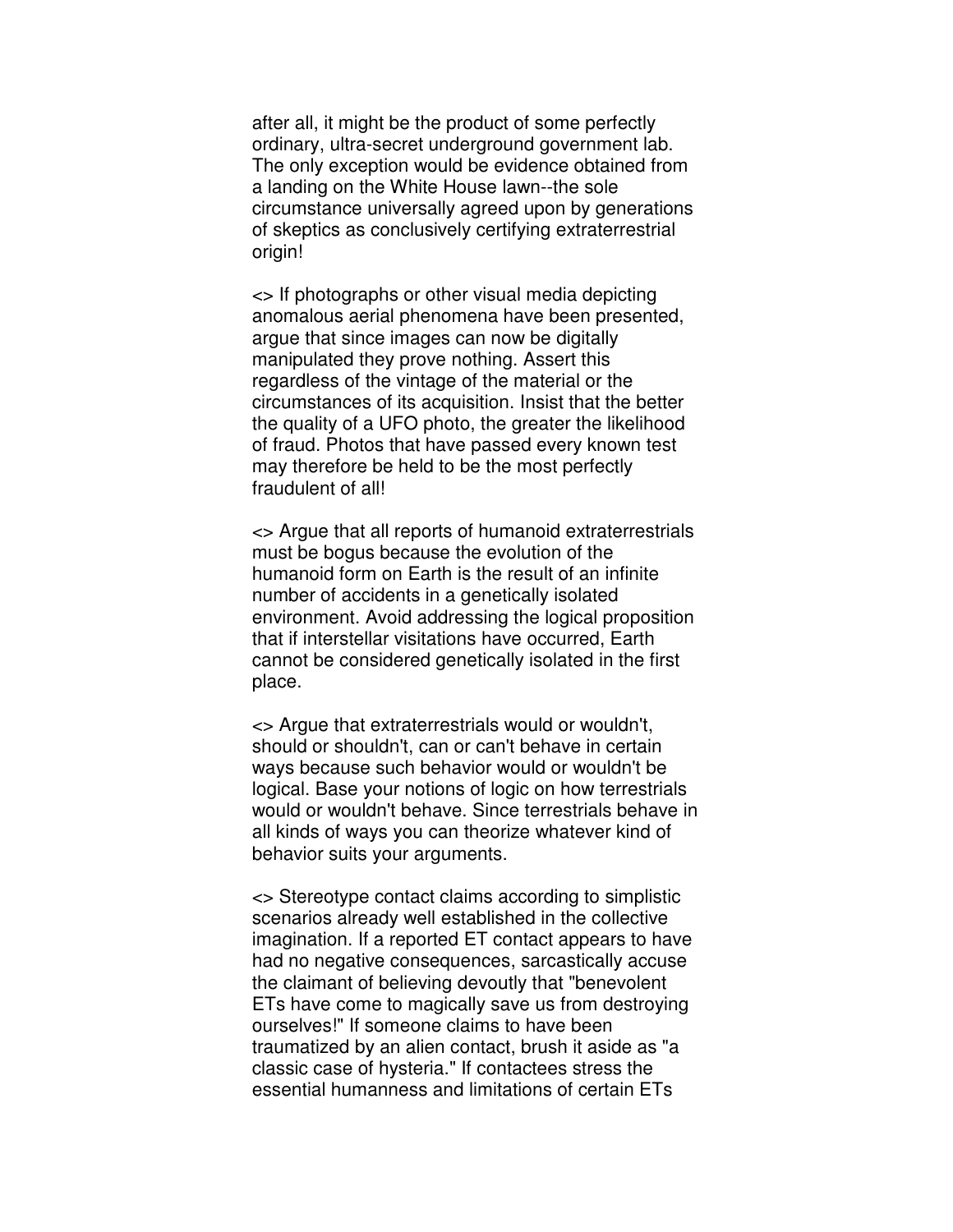they claim to have met, ask "why haven't these omnipotent beings offered to solve all our problems for us?"

<> When reluctant encounter witnesses step forward, accuse them indiscriminately of "seeking the limelight" with their outlandish stories.

<> Ask why alleged contactees and abductees haven't received alien infections. Reject as "preposterous" all medical evidence suggesting that such may in fact have occurred. Categorize as "pure science- fiction" the notion that alien understandings of immunology might be in advance of our own, or that sufficiently alien microorganisms might be limited in their ability to interact with our biological systems. Above all, dismiss anything that might result in an actual investigation of the matter.

<> Travel to China. Upon your return, report that "nobody there told me they had seen any UFOs." Insist that this proves that no UFOs are reported outside countries whose populations are overexposed to science fiction.

<> Where hypnotic regression has yielded consistent contactee testimony in widespread and completely independent cases, argue that hypnosis is probably unreliable, and is always worthless in the hands of non-credentialed practitioners. Be sure to add that the subjects must have been steeped in the ET-contact literature, and that, whatever their credentials, the hypnotists involved must have been asking leading questions.

<> If someone claims to have been emotionally impacted by a contact experience, point out that strong emotions can alter perceptions. Therefore, the claimant's recollections must be entirely untrustworthy.

<> Maintain that there cannot possibly be a government coverup of the ET question . . . but that it exists for legitimate reasons of national security!